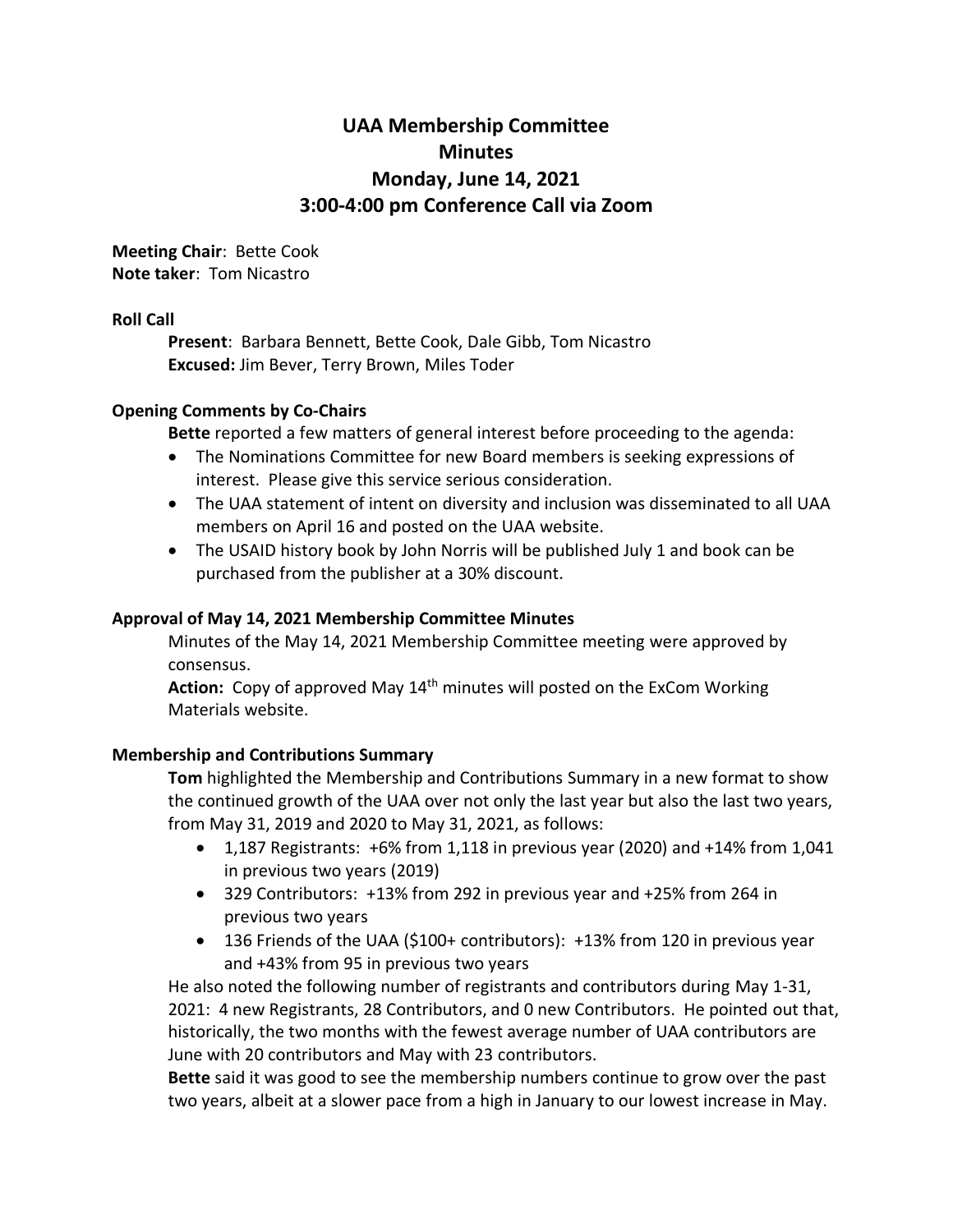It was agreed that a renewed call for UAA contributions will be published in the July newsletter as was done last July.

**Action:** UAA Membership and contributions Summary report for May 2021 will be sent to ExCom (sent 6/15); report highlights will be presented at the June 17 ExCom meeting; and a renewed call for UAA contributions will be published in the July newsletter to encourage increased contributing membership.

#### **UAA Awards Program**

**Bette** encouraged Committee members to consider deserving UAA contributing members to nominate for UAA Alumni of the Year for International and Domestic Services NLT the July 31 deadline.

**Action:** Encourage ExCom members also to consider nominating deserving contributing members for the 2021 awards.

#### **Recruitment Activities**

#### **Current Opportunities**

#### **FSI Job Search Program.**

**Bette** said the Foreign Service Institute Training Center has made plans for its upcoming Job Search/Training Program and proposed the following dates for the UAA briefing of USAID imminent retirees: August 24, 2021; October 26, 2021; and March 29, 2022, with each meeting to be held on Tuesday from 12:15 to 1:00 pm. The August and October meetings will have a virtual format but the March 2022 meeting format is still to be determined. We've agreed to these proposed dates.

**Action:** Bette and Tom will participate with Jim Bever in the UAA briefings for USAID imminent retirees at the three scheduled Job Search Programs.

## **Additional Recruitment Ideas**

## **USAID Retirement Ceremony**

**Bette** noted that Tom and Jim Bever held another meeting on May 28 with USAID/LPA and HCTM staff about UAA assistance for a USAID retirement ceremony for employees.

**Tom** reported that: (1) the Administrator will be invited to host the event; (2) UAA Board Co-Chair will speak; (3) no date or time has been set; (4) staff gave UAA a list of 200 SFS and SES retirees during the past five years, and asked the UAA to fill in updated email and snail mail addresses using USAID/UAA GSA; (5) agreement was reached on goals but having USAID staff to do this is problematic, (6) USAID is initiating draft of action memo to invite Administrator; and (7) another meeting will be held July 9.

**Action:** MemCom will seek Board approval to support the USAID retirement ceremony with some funding and will participate along with Jim Bever in Agency planning meetings.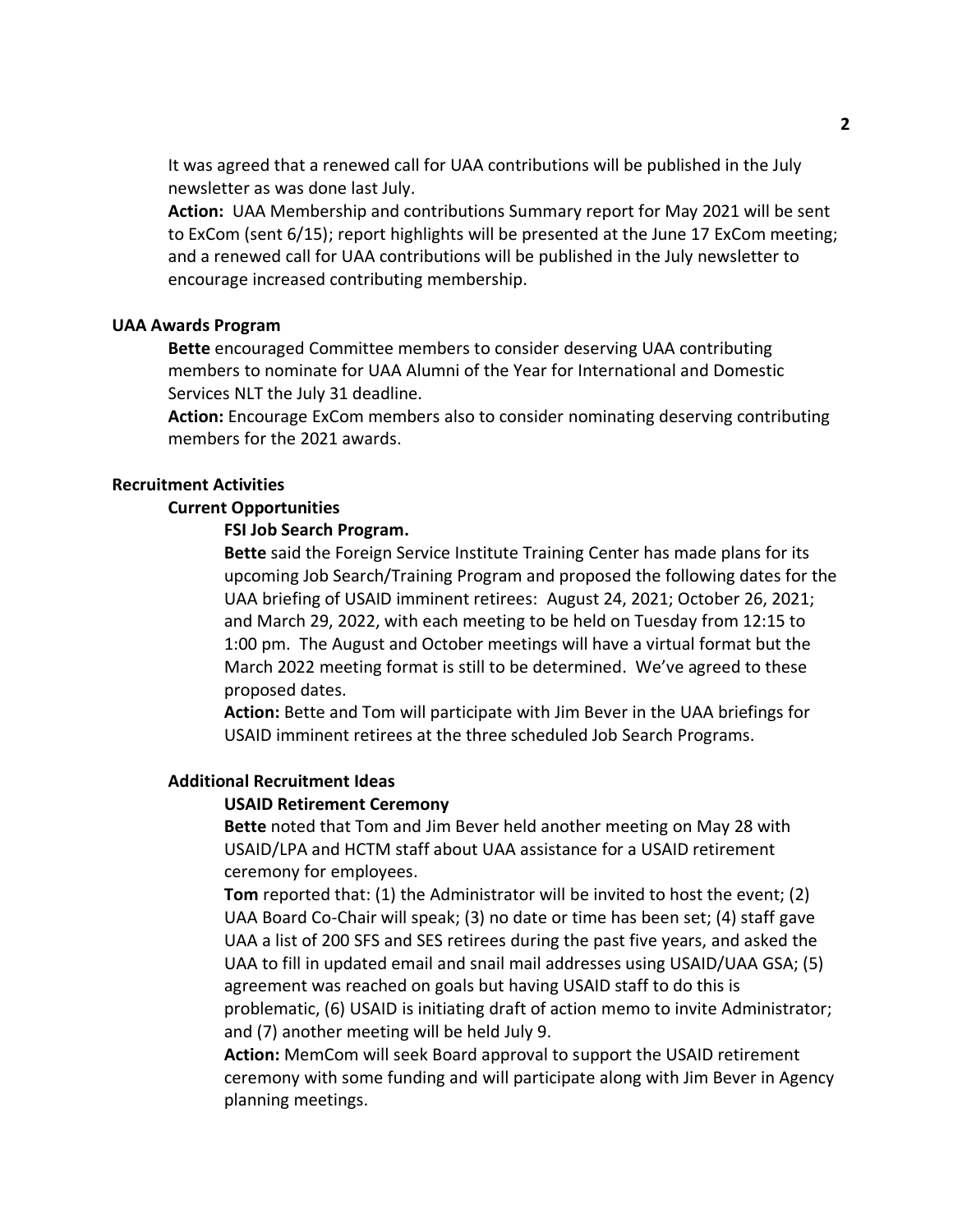#### **Other Ideas?**

**Bette** shared an initiative by Jim Bever, at the request of USAID/HCTM, for UAA to engage with and serve as a "mentor and sounding board" for the exceptional USAID FSN Advocacy Council to help strengthen USAID. This forum also provides an opportunity for UAA to appeal to retired FSNs to join the association. UAA will participate in three videoconferences -- June 8, June 23, and July 8 -- with about 15 FSN Advocacy Council members, representing 4,500 FSNs around the world. Tom and Bette will participate in these virtual meetings along with Jim Bever, Bambi Arellano, Terry Myers, and Mary Alice Kleinjan.

No additional ideas for recruitment of UAA members were discussed

#### **2021 Social Activities**

#### **Summer Picnic, Saturday, September 11 (move to Sept 18), time TBD**

**Bette** stated we will make a recommendation to the Board at its June 17 meeting to hold a hybrid session with both in-person and virtual access. We are still looking at WiFi capable locations. Sites being considered at DACOR Bacon House in Washington, DC; WeatherLea Farm in Lovettsville, VA; Fort Hunt National Park in Alexandria, VA; and Hendry House in Arlington, VA. Further discussion of this event was deferred until the necessary inquiries have been made.

**Action:** MemCom will continue to work on a location/date/time for the annual summer picnic and present findings and recommendations to ExCom at its June  $17<sup>th</sup>$  meeting.

#### **Annual General Meeting, Friday, October 29, time TBD**

**Bette** said that the AGM meeting is scheduled for October 29. The AGM Committee invited A/AID Samantha Power to deliver the keynote speech. The principal theme of the AGM will be the impact of COVID-19, health system resilience, and global health security, which will be the focus of a 90-minute session. The AGM Committee is working with the Public Outreach Committee for an afternoon outreach program.

**Action:** MemCom will continue to participate in AGM Committee planning meetings, including the next meeting on July 8, and will assist with logistics and catering for the event.

#### **Support to Groups Outside DMV Area**

**Barbara** said there was nothing new to report, and in Beth's absence, discussion on the proposed charter to establish a UAA Committee on Regional Activities was deferred.

## **Alumni Profiles**:

**Barbara** stated that Stacy Rhodes was profiled in the June newsletter, and she is developing a profile of Denise Rollins for the July/August newsletter.